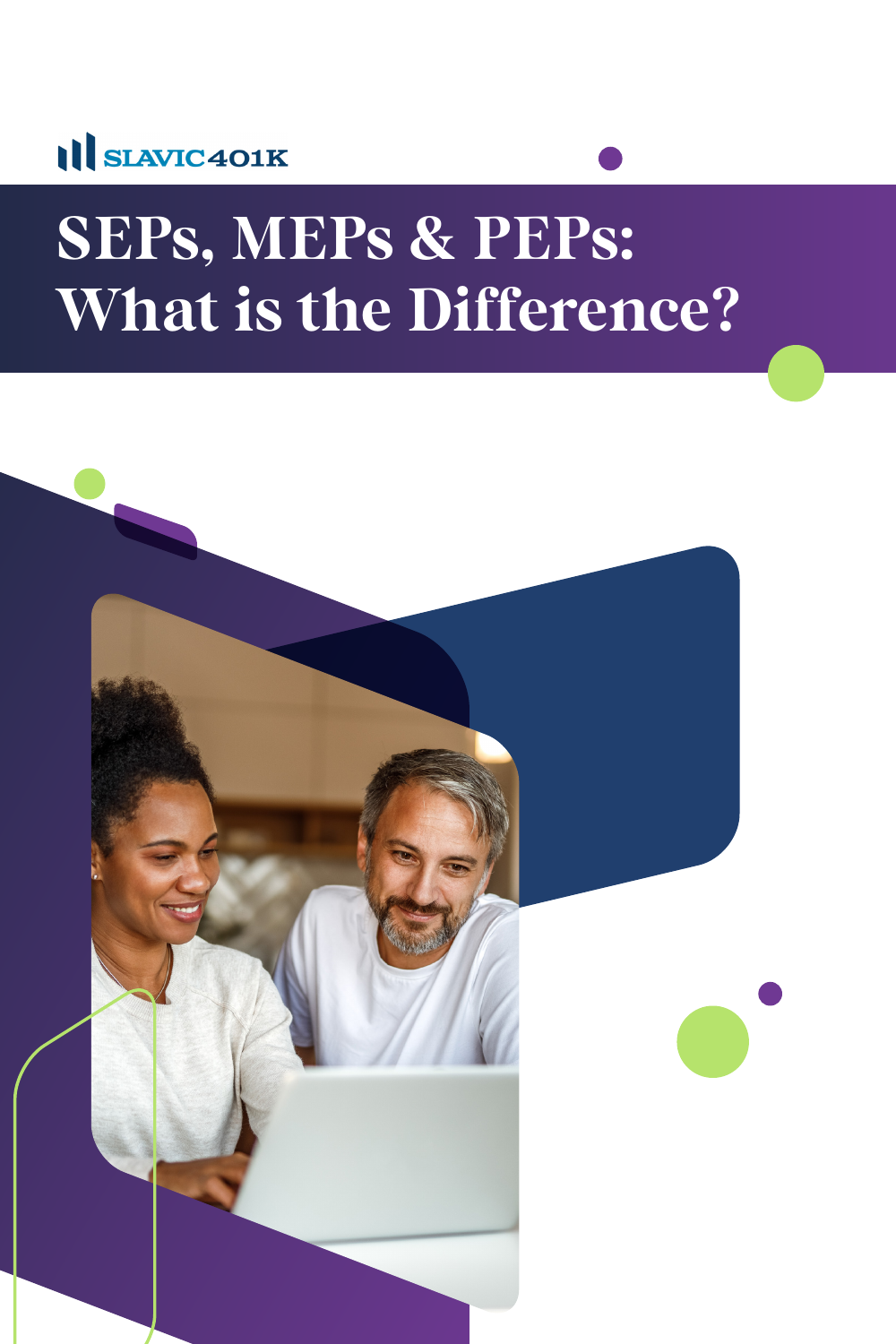Uncle Sam and the retirement savings industry love acronyms. First, there were SEPs … then came MEPs, and as of 2020, there is a new kid on the block … PEPs. Each of these 401(k) plan types share many fundamental similarities, but there are dieprences in the administrative models of each.

If you don't speak fluent tax code and legal/wealth management jargon, don't worry, we've got you covered. Below is a breakdown of each plan and how they differ.

### **Single Employer Plans**

A standalone **Single Employer Plan** (SEP) is a traditional 401(k) plan that is sponsored by a single employer. It is what most people think of when referencing a 401(k) plan. It is often the plan of choice for large corporations as well as some small and medium-sized businesses due to its flexibility. With a SEP, the employer has total control over all plan decisions and fiduciary responsibilities.

**Pros:** Customization, flexibility and ability to choose your own service providers if outsourcing some of the administrative duties.

**Cons:** Have the highest level of responsibility for employers, but because of this, can also be the most costly and time consuming in many cases.

## **Multiple Employer Plans**

A **Multiple Employer Plan** (MEP) is a retirement savings plan where multiple employers participate in a single plan. It is sponsored by one entity (typically a professional employer organization (PEO) or association). PEOs and associations are typically the sponsors because all employers participating in the plan must share a common thread. That thread is typically a membership to the association or working with a PEO. Member companies of a MEP are not required to file an individual 5500 report, undergo an annual plan audit and acquire ERISA bond protection.

**Pros:** Low costs due to shared resources and most administrative duties are outsourced.

**Cons:** Less customization than an SEP and because participating businesses must have a common bond, you must work through a PEO or association membership to participate in a MEP.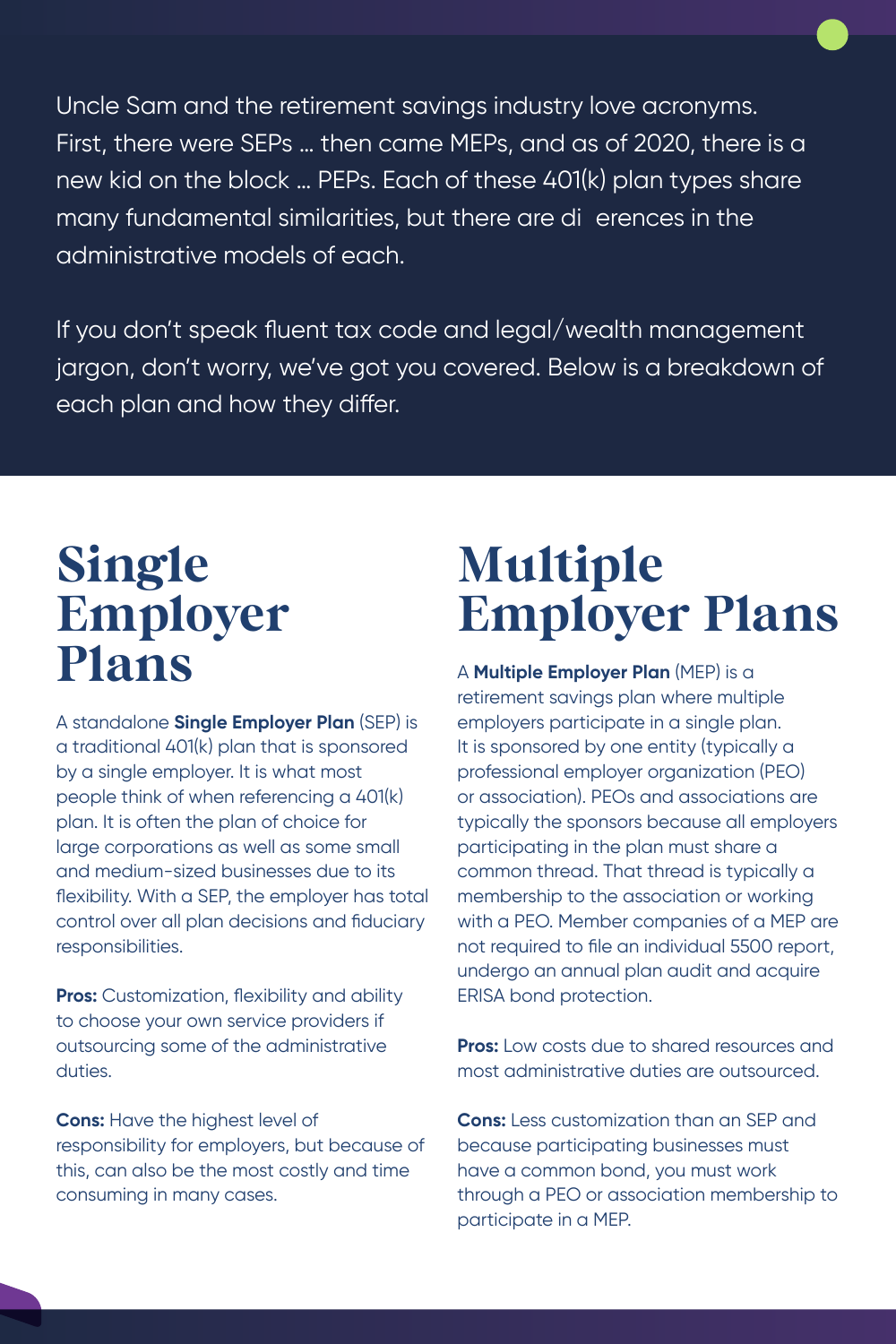## **Pooled Employer Plans**

A **Pooled Employer Plan** (PEP) is the new kid on the block. Created by the SECURE Act of 2020 and effective January 1, 2021, PEPs are a form of Multiple Employer Plan. In a PEP, a group of participating employers outsources all administration to a Pooled Plan Provider. The Pooled Plan Provider is a 3(16) fiduciary who establishes and administers the PEP. Each of the participating employers do not need to have a common thread between them, like in a traditional MEP.

**Pros:** Like a MEP, costs are lower due to shared resources and administrative duties are outsourced. Also, there is no need to have a common bond with other participating employers.

**Cons:** Less customization and flexibility than a SEP. While PEPs are a very exciting product for business owners, they are new to the market which means awareness and adoption is low.

## **How do they compare?**

|                                      | <b>Multiple Employer Plan (MEP)</b>                                                                                                                                                     | <b>Pooled Employer Plan (PEP)</b>                                                                                                                                                       | <b>Single Employer Plan (SEP)</b>                                                                  |  |
|--------------------------------------|-----------------------------------------------------------------------------------------------------------------------------------------------------------------------------------------|-----------------------------------------------------------------------------------------------------------------------------------------------------------------------------------------|----------------------------------------------------------------------------------------------------|--|
| <b>Investment Lineup Flexibility</b> | Limited                                                                                                                                                                                 | Limited                                                                                                                                                                                 | Yes                                                                                                |  |
| <b>Plan Design Flexibility</b>       | Limited (Controlled by the PEO/<br>Association)                                                                                                                                         | Limited (Controlled by the PEP<br>Sponsor)                                                                                                                                              | Yes                                                                                                |  |
| Form 5500                            | Separate 5500 for<br>each plan                                                                                                                                                          | One of the entire PEP (all<br>participating employers share<br>cost)                                                                                                                    | <b>Employer incurs</b><br>entire cost                                                              |  |
| Audit                                | No audit if there are less than<br>1,000 participants in the entire<br>MEP and no employer has more<br>than 100 participants.<br>Otherwise, there is a separate<br>audit for each plan. | No audit if there are less than<br>1,000 participants in the entire<br>PEP and no employer has more<br>than 100 participants.<br>Otherwise, there is a separate<br>audit for each plan. | Yes, if there are more<br>than 100 participants.                                                   |  |
| <b>Plan Compliance</b>               | Separate for each company                                                                                                                                                               | Separate for<br>each company                                                                                                                                                            | Yes                                                                                                |  |
| <b>Administration</b>                | Defined by the plan - employer<br>has limited responsibility                                                                                                                            | Defined by the plan - employer<br>has limited responsibility                                                                                                                            | More responsibilities fall on<br>employer to execute or outsource<br>at their discretion           |  |
| <b>Fiduciary Responsability</b>      | PEO/Association and plan<br>administrator assume most<br>responsibility                                                                                                                 | Pooled Plan Provider assumes<br>most responsibility                                                                                                                                     | Responsibility lies<br>on employer                                                                 |  |
| Cost                                 | Affordable                                                                                                                                                                              | Affordable                                                                                                                                                                              | Can be costly                                                                                      |  |
| Audience                             | PSmall/medium - sized business<br>who use a PEO for payroll/benefits<br>administration or belong to an<br>association<br>offering benefits                                              | Small/medium - sized businesses<br>who are not affiliated with a PEO<br>or association                                                                                                  | Any size business who needs<br>complete control over the plan or<br>requires unique customizations |  |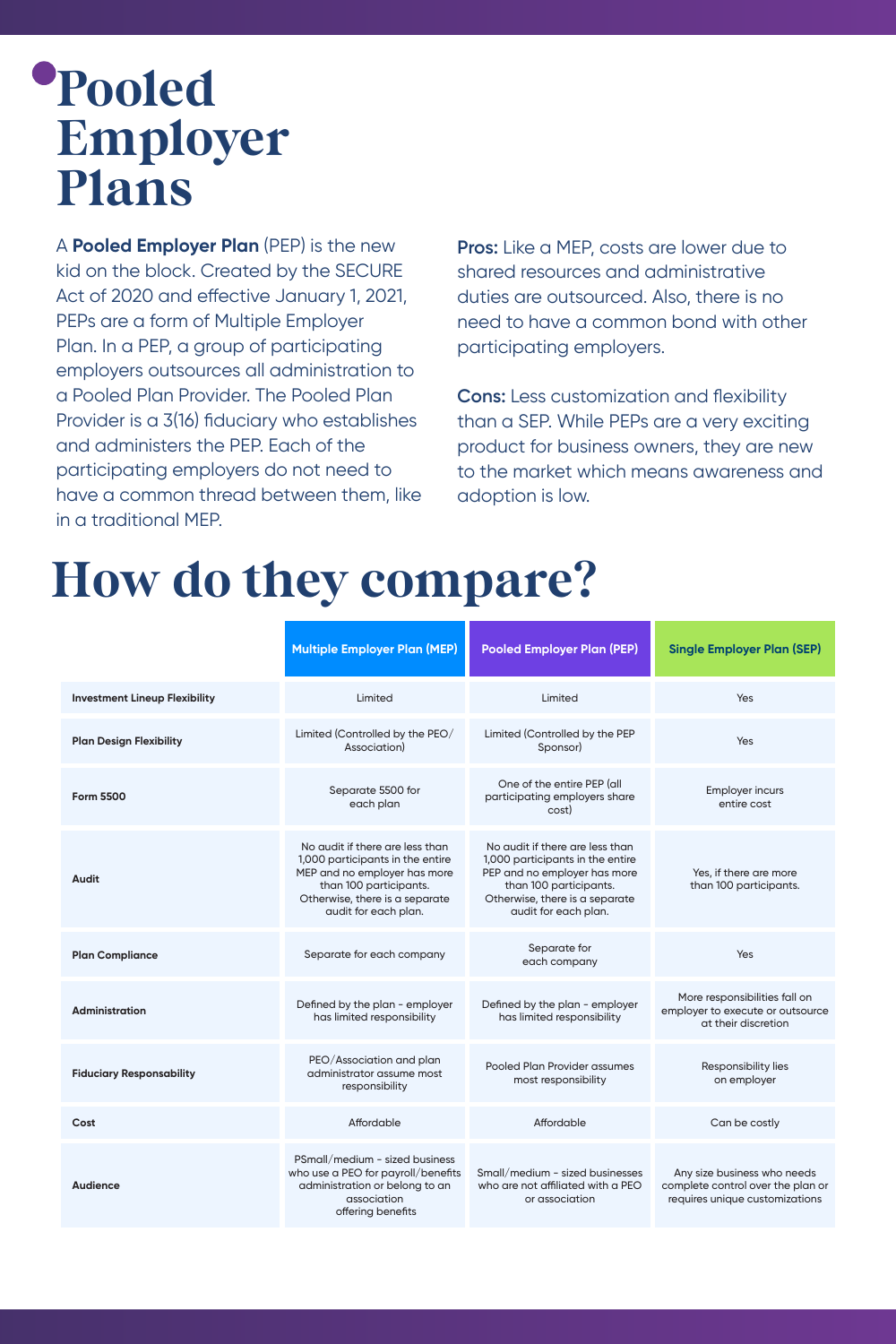## **Plan Administration**

One of the biggest ways MEPs, PEPs and SEPs can differ from each other is who takes on the time and resources commitments of administering the plan and ensuring compliance. Below are three charts that outline who is responsible for each administrative duty in each plan type when working with Slavic401k.

#### **Multiple Employer Plan** Administrative Duties

|                                                                                                | Slavic401k              | <b>PEO/Association</b> | <b>Single Employer</b><br>Plan (SEP) |
|------------------------------------------------------------------------------------------------|-------------------------|------------------------|--------------------------------------|
| Select and monitor service providers                                                           |                         |                        | $\checkmark$                         |
| Select and monitor plan investment options                                                     | $\checkmark$            |                        |                                      |
| Select MEP plan provisions applicable to all adopting employers                                |                         | $\bullet$              |                                      |
| Select individual plan provisions applicable to adopting employer                              |                         |                        | $\blacktriangledown$                 |
| Review and approve plan provisions selected by adopting employer                               | $\sim$                  |                        |                                      |
| Prepare, review and approve plan amendments                                                    | $\checkmark$            |                        |                                      |
| Sign plan adoption agreements                                                                  |                         | $\checkmark$           | $\blacktriangledown$                 |
| Provide complete employee census data                                                          |                         | $\overline{\vee}$      |                                      |
| Submit accurate and timely plan contributions                                                  |                         | $\overline{\vee}$      |                                      |
| Provide all data to plan administrator in case of ownership change<br>or company restructuring |                         |                        |                                      |
| Monitor participant eligibility, entry dates and vesting                                       | $\bullet$               |                        |                                      |
| Monitor plan IRS contribution limits                                                           | $\tilde{\phantom{a}}$   |                        |                                      |
| Monitor timely submission of contributions                                                     | $\sim$                  |                        |                                      |
| Prepare and deliver participant regulatory disclosures                                         | $\bullet$               |                        |                                      |
| Approve and process participant loans and distributions                                        | $(\checkmark$           |                        |                                      |
| Prepare, sign and submit IRS/DOL Form 5500                                                     |                         | $\sim$                 |                                      |
| Perform, review and approve plan testing                                                       | $\tilde{\phantom{a}}$   |                        |                                      |
| Make necessary plan corrections to keep plan compliant                                         | $\overline{\mathbf{v}}$ |                        |                                      |
| Acquire fiduciary liability insurance                                                          |                         | $\checkmark$           |                                      |
| Independent annual plan audit                                                                  |                         | $\checkmark$           |                                      |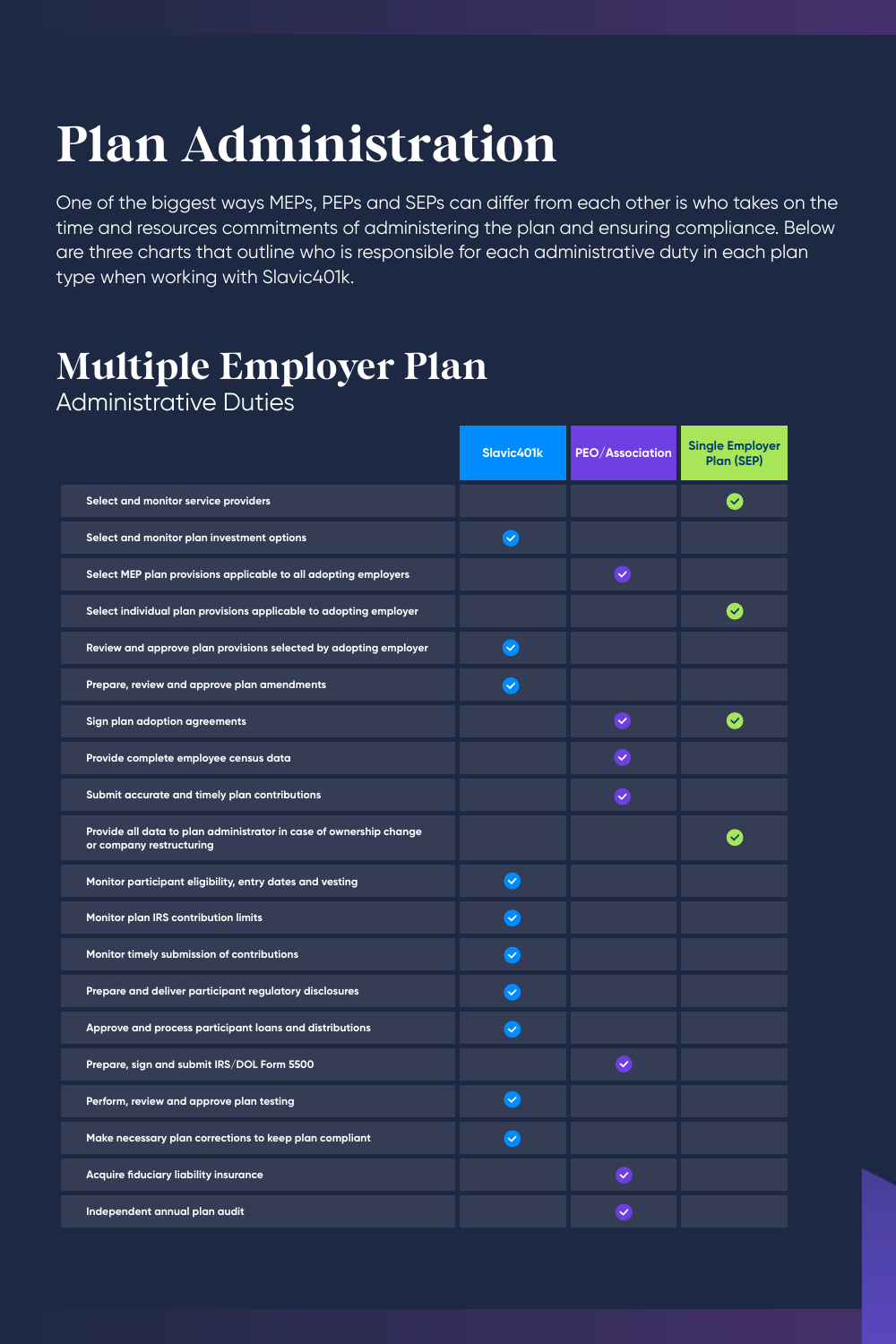#### **Pooled Employer Plan** Administrative Duties

|                                                                                                                | 3(38) Investment<br><b>Manager</b> | Slavic401k                                     | <b>Adopting Employer</b> |
|----------------------------------------------------------------------------------------------------------------|------------------------------------|------------------------------------------------|--------------------------|
| Select and monitor service providers: PPP, 3(38), trustee, other<br>service providers as designated by the PPP |                                    |                                                |                          |
| Select and monitor plan investment options                                                                     | $\checkmark$                       |                                                |                          |
| Select PEP plan provisions applicable to all adopting employers                                                |                                    | $\sim$                                         |                          |
| Select plan provisions applicable to adopting employer                                                         |                                    |                                                | $\checkmark$             |
| Review and approve plan provisions selected by adopting employer                                               |                                    | $\sim$                                         |                          |
| Prepare, review and approve plan amendments                                                                    |                                    | $\overline{\vee}$                              |                          |
| Sign plan adoption agreements                                                                                  |                                    | $\checkmark$                                   |                          |
| Provide complete employee census data                                                                          |                                    |                                                |                          |
| Submit accurate and timely plan contributions                                                                  |                                    |                                                |                          |
| Provide all data to plan administrator in case of ownership change<br>or company restructuring                 |                                    |                                                |                          |
| Monitor participant eligibility, entry dates and vesting                                                       |                                    |                                                |                          |
| Monitor plan IRS contribution limits                                                                           |                                    | $\blacktriangledown$                           |                          |
| Monitor timely submission of contributions                                                                     |                                    |                                                |                          |
| Prepare and deliver participant regulatory disclosures                                                         |                                    |                                                |                          |
| Approve and process participant loans and distributions                                                        |                                    |                                                |                          |
| Prepare, sign and submit IRS/DOL Form 5500                                                                     |                                    | $\boldsymbol{\heartsuit}$                      |                          |
| Perform, review and approve plan testing                                                                       |                                    | $\overline{\smash[b]{\mathbf{v}}\vphantom{b}}$ |                          |
| Make necessary plan corrections to keep plan compliant                                                         |                                    | $\sim$                                         |                          |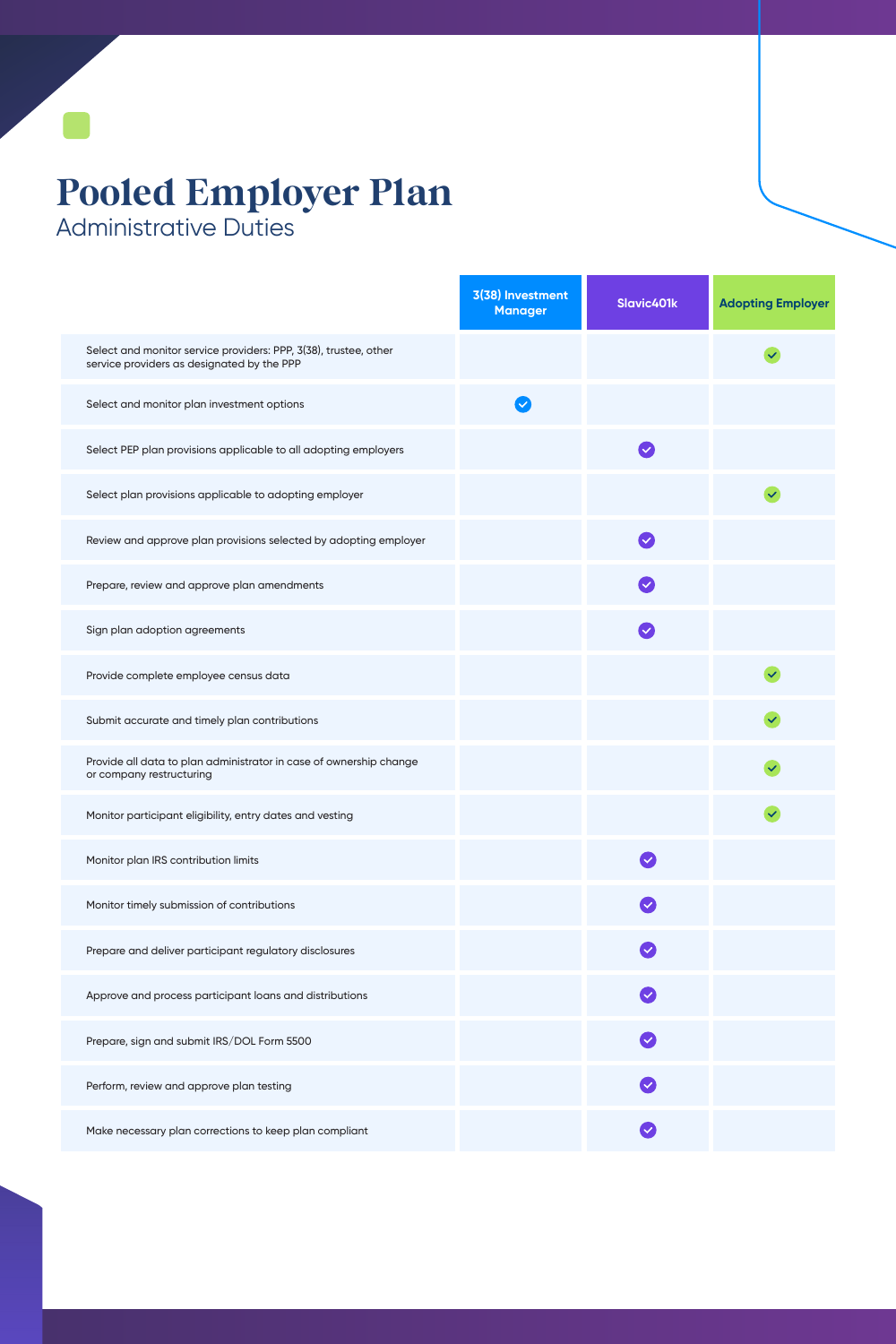#### **Single Employer Plan** Administrative Duties

**Slavic401k Adopting Employer** ◙ Select and monitor service providers Select and monitor plan investment options  $\boldsymbol{\mathcal{S}}$ Select PEP plan provisions applicable to all adopting employers  $\bullet$ Select individual plan provisions applicable to adopting employer Review and approve plan provisions selected by adopting employer Prepare, review and approve plan amendments Sign plan adoption agreements  $\bullet$ Provide complete employee census data Submit accurate and timely plan contributions Provide all data to plan administrator in case of ownership change or Ø company restructuring Monitor participant eligibility, entry dates and vesting  $\blacktriangledown$ Monitor plan IRS contribution limits  $\mathcal{S}$ Monitor timely submission of contributions  $\blacktriangledown$ Prepare and deliver participant regulatory disclosures  $\blacktriangledown$ Approve and process participant loans and distributions  $\bigcirc$ Prepare, sign and submit IRS/DOL Form 5500 Ø  $\mathcal Q$ Perform, review and approve plan testing  $\bullet$ Make necessary plan corrections to keep plan compliant Acquire fiduciary liability insurance Independent annual plan audit